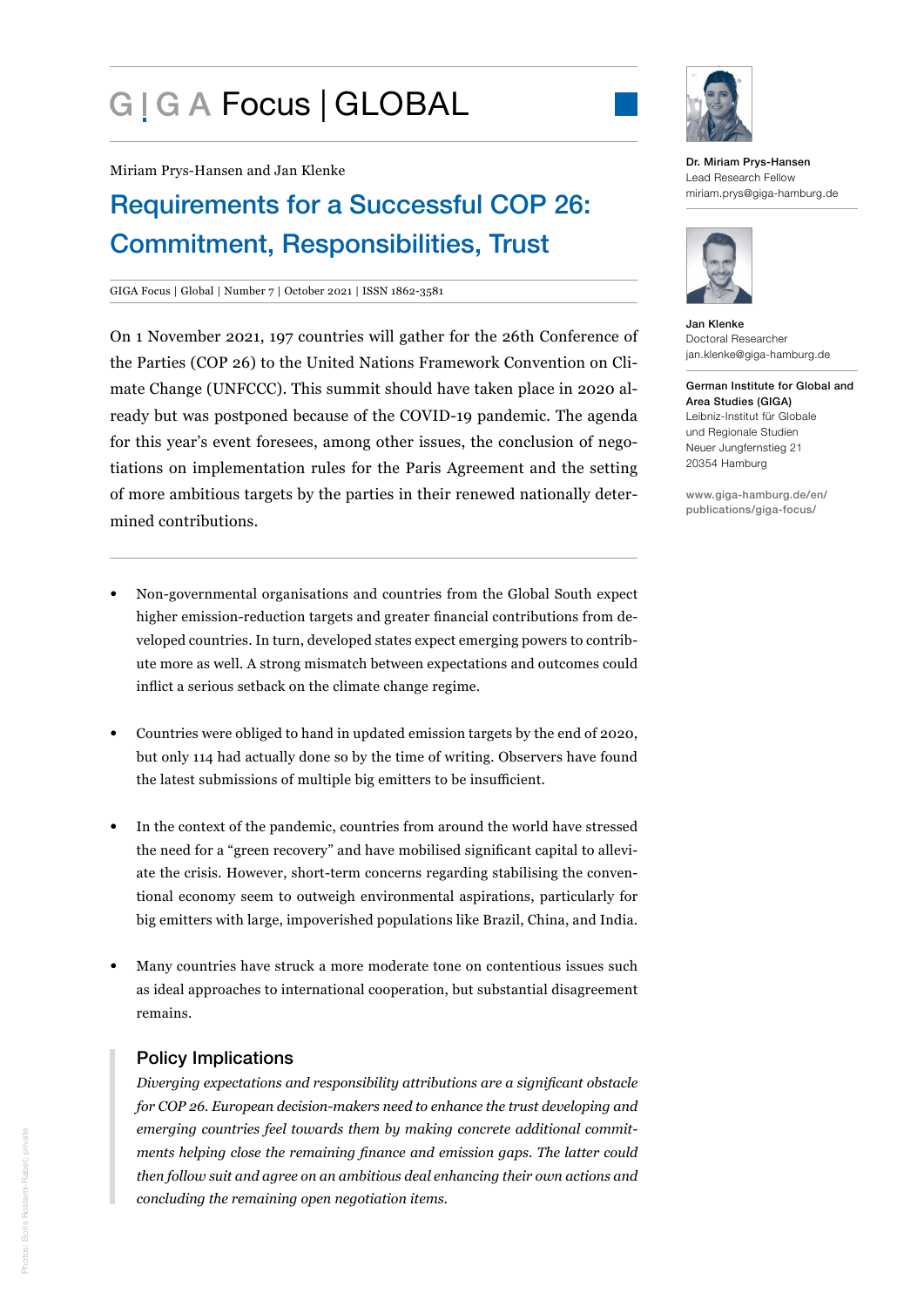#### The Year 2021 in the Global Climate Regime

The COVID-19 pandemic has arguably had an enormous impact on the global climate regime. The 26th Conference of the Parties to the United Nations Framework Convention on Climate Change (COP 26) should have taken place in Glasgow last year already but was postponed to 2021. Climate change as a matter of public debate had received considerably less attention until the recent floods in the western part of Germany and the forest fires in the Mediterranean brought home to many the fact that it is not something only happening elsewhere in the world. Moreover, civil society actors like Fridays for Future have tried to keep the issue on the agenda, and many political actors – such as the European Commission or the new Joe Biden administration – issued Green New Deals and have declared a willingness to "build back better." Countries from the Global South, including Argentina, Brazil, China, South Africa, and South Korea, have joined in a global wave of announcements to pursue carbon neutrality by approximately the middle of this century. Despite the barriers to conducting meetings in person imposed by the pandemic, these countries have continued to talk virtually in various formats: for example, the "June Momentum on Climate Change" events in June 2020, several workshops of the Subsidiary Bodies (SBs) throughout 2020, and the intersessional meetings in June 2021. This was meant to keep the conversation going even if no formal decisions could be taken.

When delegates finally gather in Glasgow in November, they will find a packed schedule on the agenda. First and foremost, there are some aspects of the Paris Agreement for which implementation rules are still missing. This includes specifications of Article 6 (market and non-market cooperative approaches), Article 8 (loss and damage), and Articles 13 and 14 (transparency and common reporting formats). Additionally, delegates are supposed to discuss the level of ambition indicated by their updated nationally determined contributions (NDCs) – both in terms of mitigation of greenhouse gas (GHG) emissions and financial support. Expectations about the sharing of burdens, the need for compromise, and the overall required level of ambition diverge both among states and between their coalitions, activists, and other observers. While, collectively, a big step towards the solution of the climate crisis needs to be made this year, expectations about required individual actions are not only distributed unevenly among countries but often are diametrically opposed too. Yet, expectations and the way in which they are met or not matter for the results of the process.

#### Responsibilities in Climate Change Negotiations

While the notions of "responsibility" or being a "good citizen" have emerged in various issue-areas of global governance, with increased expectations vis-à-vis the socalled emerging powers, these calls are both particularly pronounced but also potentially conflictive in the global climate change regime. This is mainly because the challenge that regime faces is characterised by a so-called triple inequality (Roberts and Parks 2006: 7). First, there is inequality – and hence potentially injustice – in who has contributed to or caused the problem. Second, there is inequality in the capacity to do something about the problem. Third and finally, there is inequality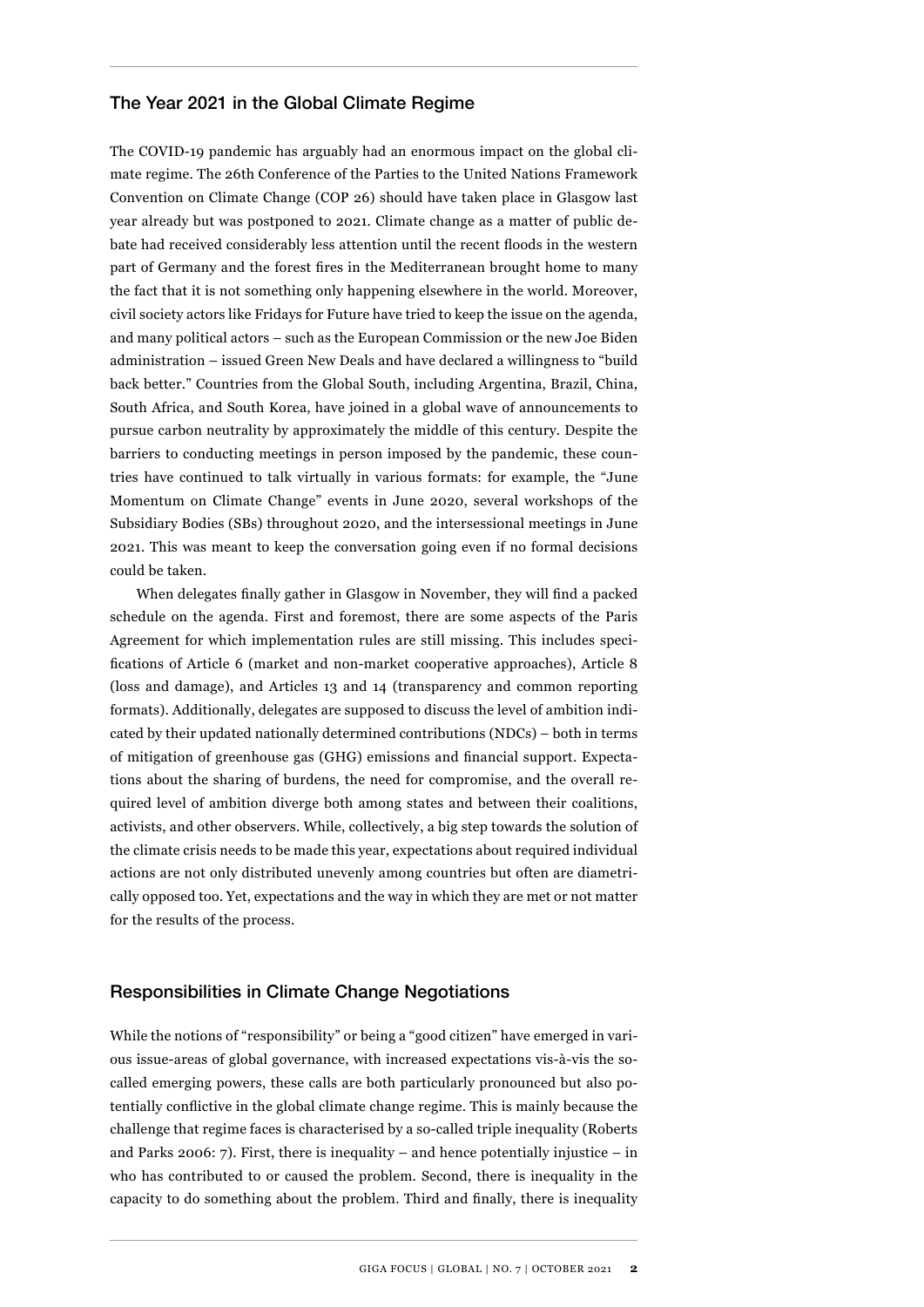in the capacity to deal with the potential fallout: namely, in providing adaptation to nature and population. Hence, how burdens are shared – and thus how, in sum, financial contributions and obligations are spread around – depends on who is considered "responsible" regarding these diverse inequalities.

Responsibility can take on various meanings, including a "backward-oriented" version that looks specifically at who, historically, has contributed most to causing the problem at hand, and a "forward-looking" frame that is oriented towards those who have the capacity to prevent major and lasting damage. A focus on historical responsibility brings with it the redistribution of resources, for instance in terms of compensation or of enabling others to react to a problem to which they barely contributed in the first place. A focus on capacities, or action-based responsibilities, leads to different expectations and demands, ones disregarding the past – at least to a certain degree. These two different understandings of responsibility clearly lead to varying expectations about who should justifiably do (or pay for) what. Their existence is reflected in the diverging interpretations of one of the core norms of the climate regime: the allocation of burdens and commitments according to "Common But Differentiated Responsibilities and Respective Capabilities" (CBDR-RC). CBDR-RC has been operationalised in the past through differentiation, both of the kind and scope of commitments for the mitigation of GHG emissions, as well as the provision of finance, capacity-building, and technology transfer mostly to those who bear less responsibility for causing climate change and who could otherwise not afford to take action.

With the introduction of bottom-up governance approaches in the Paris Agreement, the division between developed and developing nations has become blurred. Rather than top-down agreements on the commitments and obligations of different categories of states, participating members of the UNFCCC now contribute their individually determined "fair share" according to NDC targets, which responds much more to a capacity-oriented understanding of responsibility. Yet, this shift has not made the negotiation of responsibilities and legitimate expectations regarding action any easier; if expectations and attributions of responsibility constantly meet disappointment or go unmatched, mistrust is the result. In fact, the failure among industrialised states to uphold many previous commitments, above all financial, has led to a significant lack of trust in the negotiations. This has been particularly pronounced in the relationship between countries of the so-called Global North and Global South. This conflict line has been a major factor in climate change negotiations, leading to a lack of commitment and a circular shifting of blame. It is, hence, important to continuously gain insight into expectations and attributed responsibilities, and to create a shared pool of knowledge on these issues.

A first step in this direction is taken here, mapping the responsibility attributions on core issues at stake at COP 26; how far they converge or diverge is assessed, and an outlook offered on how likely agreements on these issues are. Focus is on three dimensions for which these dynamics of responsibility have been particularly relevant in the current preparatory phase of the summit, and which are likely to be discussed extensively in Glasgow itself: the discussion of the need to increase ambitions; the long-burning issue of climate finance; and the resolution of the gridlock surrounding Article 6.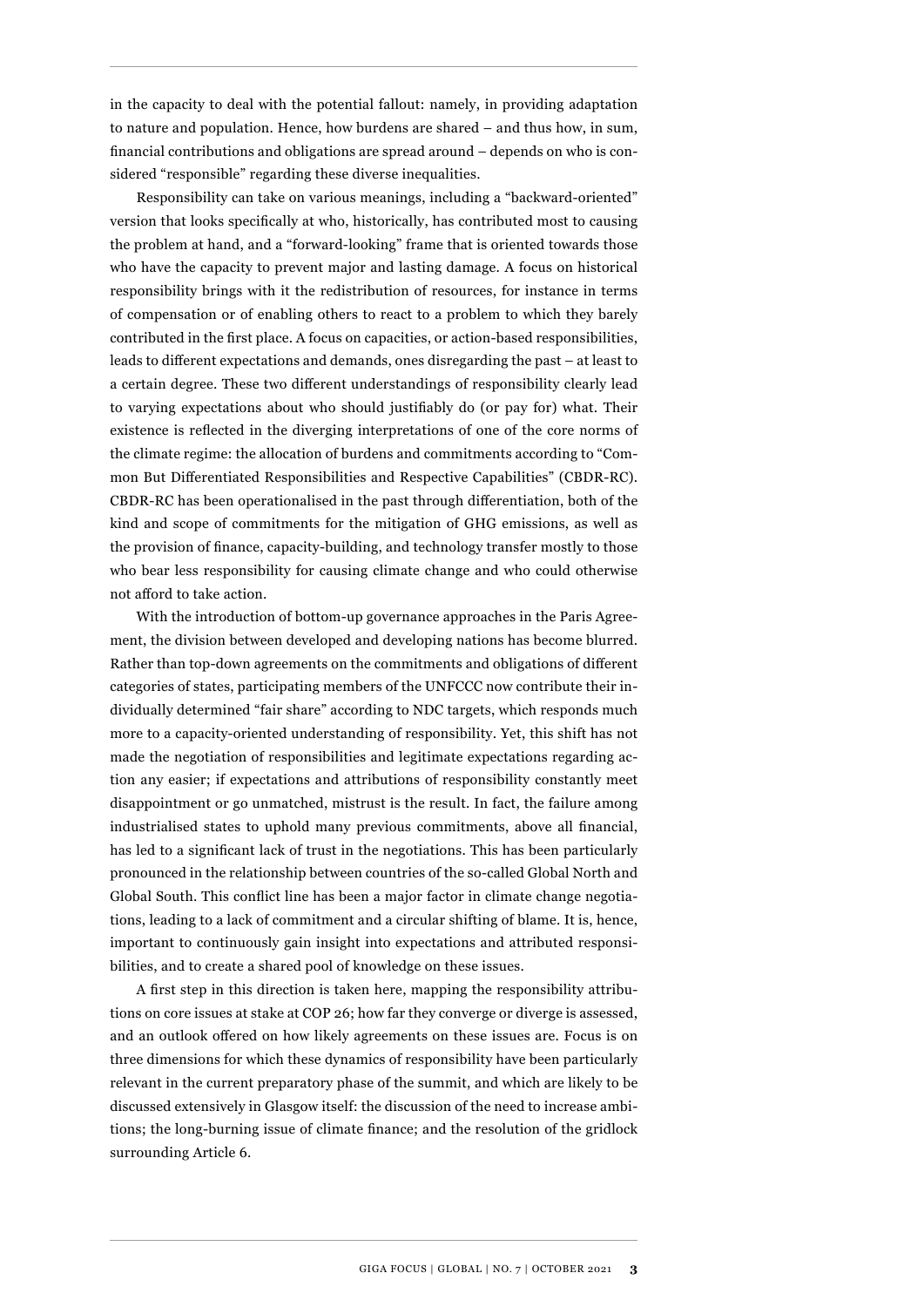#### Responsibilities for Enhanced Mitigation Ambition

Among the main tasks set by the Paris Agreement is that countries are required to regularly discuss and increase their mitigation ambition, also at COP 26. The Paris Agreement does not impose fixed negotiated targets for mitigation and other goals; each country determines its own targets, which must be updated every five years. Each update, moreover, must be a progression compared to the previous iteration. The year 2020 was the first time that countries had to hand in these new NDCs. As noted, at the time of writing 114 countries had submitted such an update, which means not even half of the parties to the Paris Agreement have complied with this provision. Most of the missing NDCs are from African and Middle Eastern countries, but also some other major emitters like India have yet to contribute too. China has announced targets that would be a progression on its previous commitments, but it still needs to submit them formally. Other major emitters from the Global South such as Brazil, Indonesia, and Mexico have not increased the ambition of their NDCs according to the assessment of the Climate Action Tracker (2021; see also, Figure 1 below). For many developing countries, missing the deadline for NDC submission has been justified by strained resources due to the pandemic, limiting their ability to access and produce the necessary information to develop new options and targets.



**Figure 1 Updated NDC Submissions** *Source: Climate Action Tracker (2021).*

The picture is also mixed regarding contributions from the Global North. Australia, for instance, has not increased its mitigation target but agreed to refrain from using its carbon-emission rights from the Kyoto Protocol mechanism. The United States re-joined the Paris Agreement and announced an emission-reduction target of 50– 52 per cent below 2005 levels by 2030. Observers welcomed this more ambitious contribution, but conclude also that the country needs to reduce its emissions by the greater figure of 57–62 per cent if it is to contribute its fair share to the collective effort. Japan and the European Union received similar assessments. Generally, countries have engaged in a wave of pledges for carbon neutrality or net-zero emissions vis-à-vis their economies by 2050 in the run-up to the deadline, from industrialised countries such as Canada and Germany to developing and recently developed states such as Argentina and Fiji. It remains open how realistic these goals are, and the status and bindingness vary extensively across countries who have made such a pledge (Darby and Gerretsen 2021).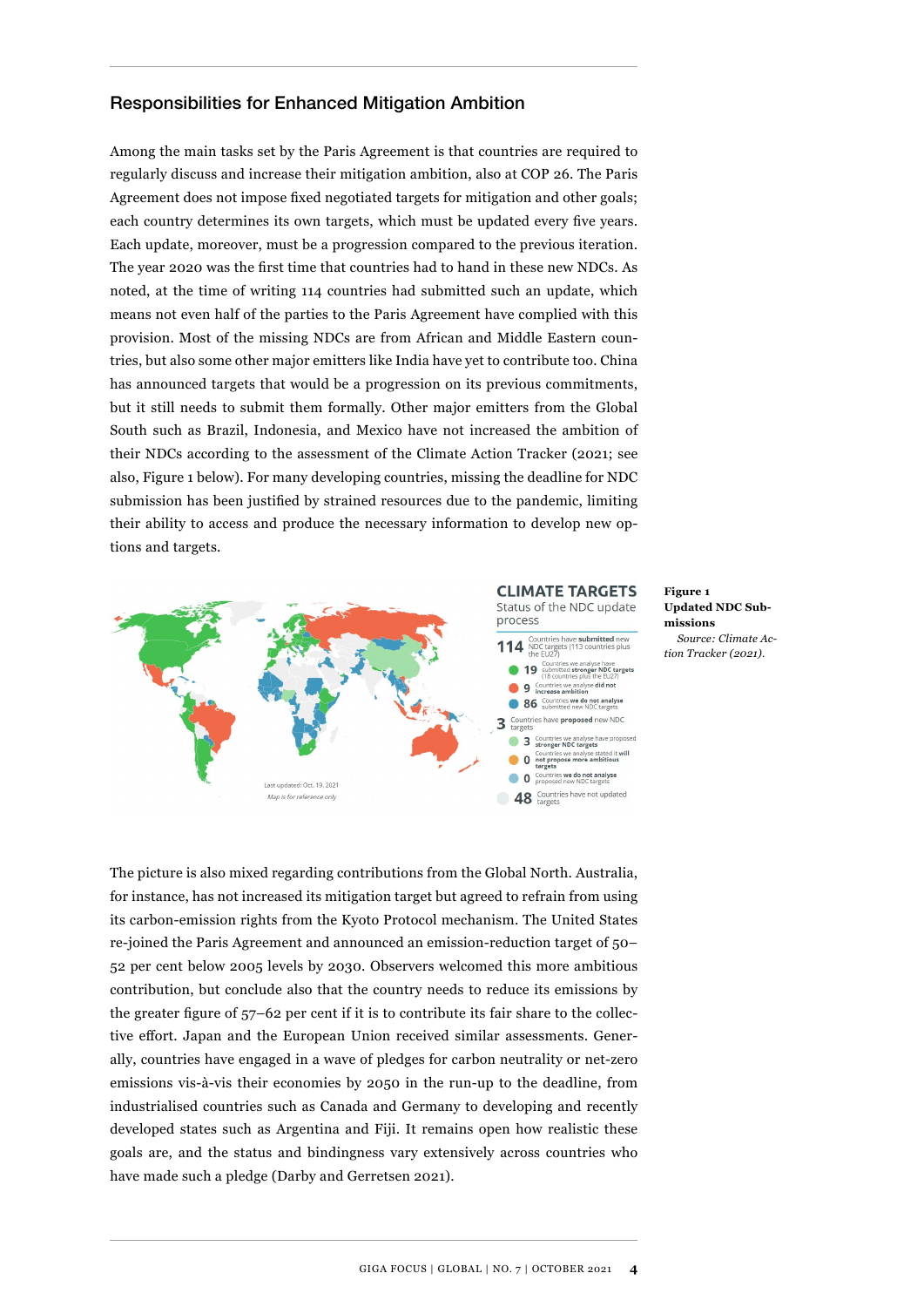When announcing their targets, most actors also added some expression of what they expected from others: The EU, for example, assumes that Asian countries will follow suit once China commits to a higher level of ambition regarding mitigation efforts, thus the bloc's goal is to "lure China into the best possible announcement they can make" (Farand 2019), as a senior EU official put it. A German diplomat also stressed that "a more ambitious NDC from China […] would be a very important signal for international climate policy" (Waldholz 2020), which the German minster for the environment, nature conservation and nuclear safety, Svenja Schulze, both seconded and extended in a tweet saying that she believed in the EU's ability to get other big emitters engaged as well. Such expectations are based on China's major-emitter status, and the latter country could maintain the solid reputation it has developed in this field recently. Increasing ambition this way would require some reciprocity from the US, not to mention mutual trust – as Chinese vice premier Han Zheng also told the US climate envoy, John Kerry, in a recent video call (Buckley and Friedman 2021).

Chinese officials such as Vice Foreign Minister Le Yucheng have acknowledged the expectations of others too, albeit immediately qualifying them: "Some countries are asking China to fast forward the process. That, I am afraid, is not very realistic [...]. It is against the natural course of things if you ask these two groups of students to graduate at the same time" (*Global Times* 2021). This alludes to the differences in development levels that still exist between China and the countries of the Global North, rejecting therewith notions of equal obligations to urgently mitigate emissions. Instead, China expects the US "to redouble their [sic] efforts to make up for the time lost during its absence" (*Global Times* 2021). Simultaneously, observers have mentioned that China paints its own current efforts as taking on quite a big portion of responsibility.

India also traditionally champions the idea of historical responsibility, meaning the duty of developed countries to lead in mitigation efforts and financially support less developed peers. When confronted with the question of emerging economies' expectations of the Global North regarding mitigation ambitions, Environmental Minister Prakash Javadekar responded: "Historically, it's the developed countries that have been major contributors to carbon emissions. […] Even though India has not been the reason for climate change, we have responsibly addressed the issue and have taken strong measures to curb our carbon emissions and to meet goals set by the Paris Agreement" (Express News Service 2020). In another instance, he suggested to "ask the countries lecturing us to mend their own ways instead" (Joshi and Jaiswal 2020), as they were not compliant with the Paris Agreement. Other Indian decision-makers including Prime Minister Narendra Modi have either promised to overachieve on the set targets or admitted room for improvement regarding ambition.

One way to bridge these tensions would be to enhance developing-country mitigation via financial aid from developed peers, even if climate finance continues to be one of the most conflictual issues within the global climate regime. This leads us to our second topic of responsibilisation.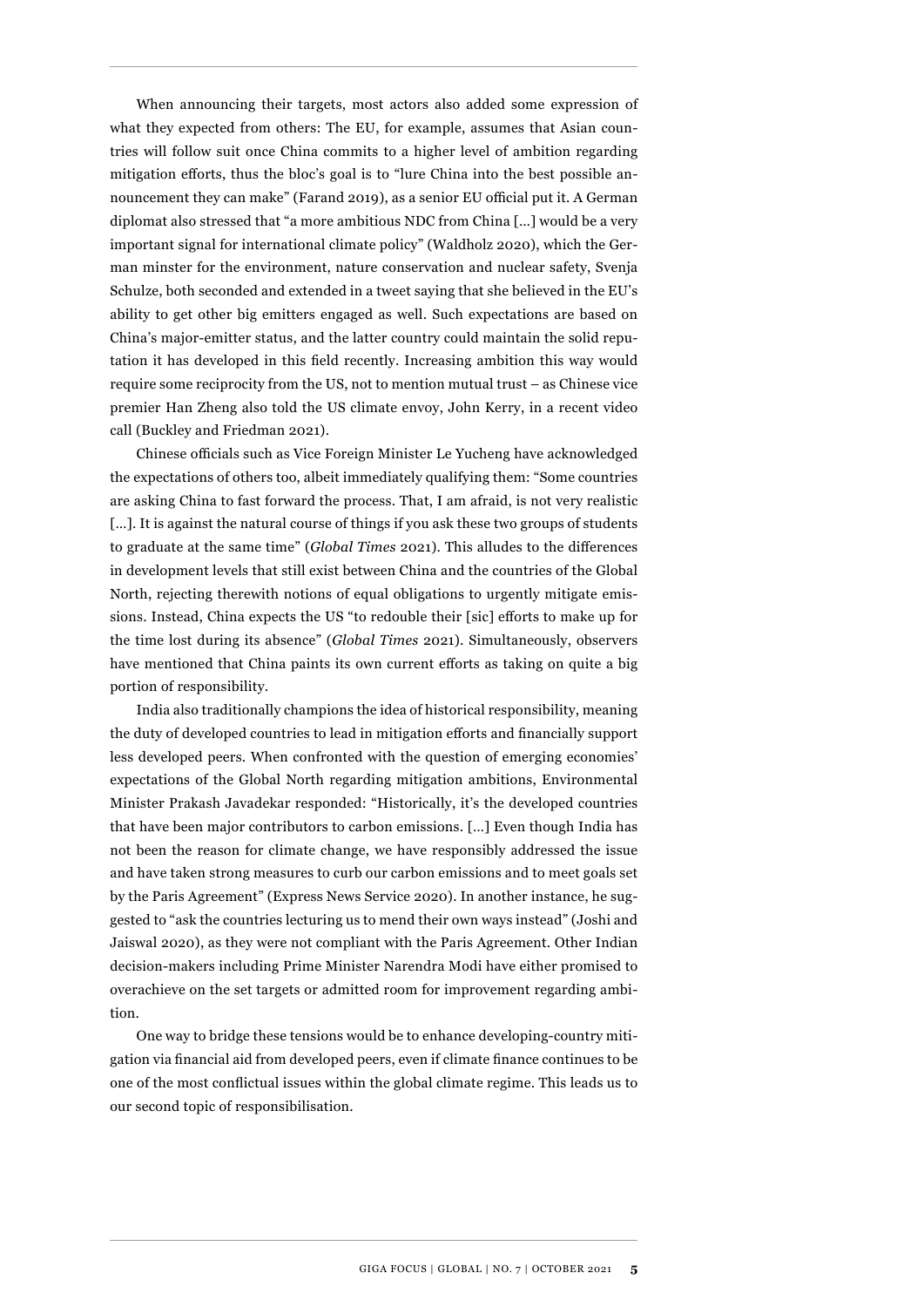### Responsibilities for Fairness and Justice in Sharing the Financial Burden of Mitigation and Adaptation

Both mitigation and adaptation require extensive financial resources, ones currently unequally distributed among states. In addition to uneven contributions to the causes of climate change, this has made climate finance one of the crucial and most contested aspects of related negotiations. Developed countries pledged to mobilize USD 100 billion annually by 2020, which they later decided to provide through the Green Climate Fund (GCF). Yet, current pledges for the period 2020–2023 only amount to USD 9.5 billion (including leverage **[1]**: USD 23.8 billion), which does not suffice to fund the USD 30.3 billion worth of projects now in the pipeline (GCF 2021). To fill the gap, an additional USD 2.6 billion in state contributions would be needed. However, USD 30.3 billion is still less than one-third of the finance promised in the Cancun pledge; to match this commitment, states would have to deposit a total of USD 40 billion with the GCF, instead of the USD 9.5 billion they have actually contributed so far.

The question in this context is who countries expect to fill the consistent financial gaps existing today. Generally speaking, the fulfilment of the Cancun pledge is part of the climate-justice argument: As developing countries have historically contributed much less to climate change, are more vulnerable to it, and furthermore lack the financial resources to mitigate and adapt to the phenomenon, developed peers are supposed to erase their historical debt via financial support. Some of the obvious donors have explicitly stated their readiness to contribute further financial resources to the global effort. Yet, German chancellor Angela Merkel said at the Petersberg Climate Dialogue that "already in 2019, Germany has overachieved on its commitment to double its publicly funded contribution to EUR 4 billion by 2020. [...] The German contribution from all sources – public and private – amounted to EUR 7.6 billion. I think this is a fair contribution" (Federal Ministry for the Environment, Nature Conservation and Nuclear Safety 2021). The implication here is that it is not Germany's responsibility to provide additional funding.

The new US administration announced in September 2021 at the UN General Assembly that it would quadruple its international climate finance by 2024 compared to the contributions under the second Barack Obama administration, corresponding to USD 11 billion (*The Guardian* 2021). In comparison, smaller countries like Germany or Canada contributed USD 4.7 billion and USD 4.4 billion respectively for the initial resource-mobilization phase. Both of the latter have pledged less for the GCF's first replenishment, however (see Table 1). President Biden committed to mobilising sufficient funding nevertheless: "We need to ensure that the financing will be there, both public and private, to meet the moment on climate change and to help us seize the opportunity for good jobs, strong economies, and a more secure world" (Igoe 2021). Without more concrete financial commitments, however, the significant shortfall vis-à-vis the Cancun pledge remains.

**1** Financial institutions can mobilise finance beyond their equity capital by co-financing programmes involving private investors. The lever here is the factor by which the equity capital can be multiplied.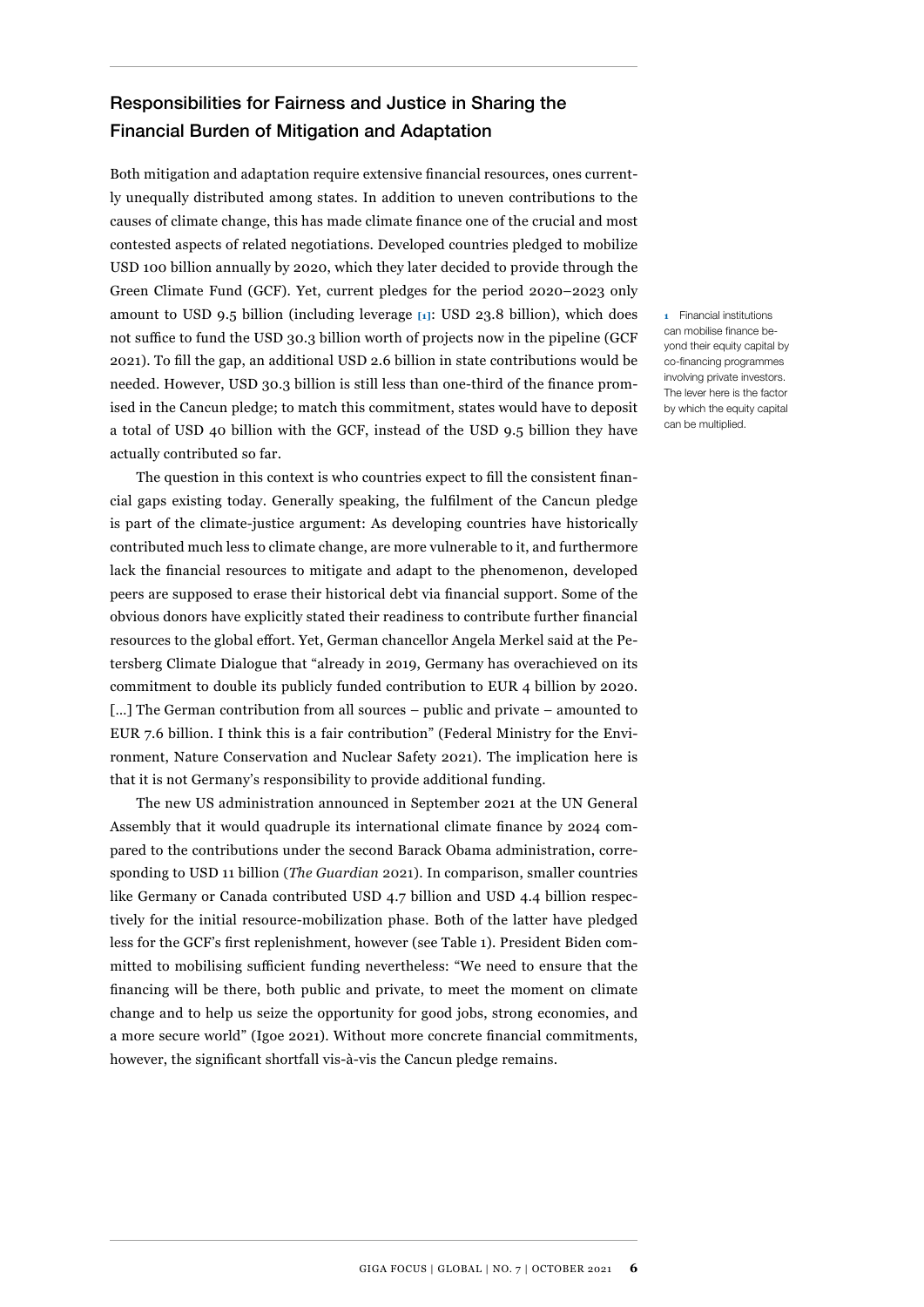| Country                 | <b>GCF</b> pledges<br>(in billion)<br>USD) | Disbursed cash and<br>deposited promissory<br>notes (in billion USD) | Pledge per<br>capita (in<br>USD) |
|-------------------------|--------------------------------------------|----------------------------------------------------------------------|----------------------------------|
| United Kingdom (con-    | 1.85                                       | 0.70                                                                 | 27.85                            |
| firmed)                 |                                            |                                                                      |                                  |
| France (confirmed)      | 1.32                                       | 0.39                                                                 | 26.03                            |
| Germany (confirmed)     | 1.67                                       | 0.62                                                                 | 20.37                            |
| Japan (confirmed)       | 1.50                                       | 0.38                                                                 | 11.85                            |
| Sweden (confirmed)      | 0.85                                       | 0.85                                                                 | 83.72                            |
| Norway (confirmed)      | 0.42                                       | 0.23                                                                 | 78.56                            |
| Italy (confirmed)       | 0.34                                       | 0.01                                                                 | 5.59                             |
| South Korea (confirmed) | 0.20                                       | 0.03                                                                 | 3.87                             |
| Spain (confirmed)       | 0.17                                       | 0.09                                                                 | 3.62                             |
| Switzerland (confirmed) | 0.15                                       | 0.04                                                                 | 17.61                            |
| United States (uncon-   | 11.00                                      | 0.00                                                                 | 17.20                            |
| firmed)                 |                                            |                                                                      |                                  |
| Total (confirmed)       | 9.52                                       | 3.63                                                                 | n.a.                             |

**Table 1 Top-10 Contributors to the GCF's First Replenishment**

*Source: Authors' own compilation, based on data from the GCF website (last accessed 13 September 2021).*

Nevertheless, countries of the Global South typically do not publicly call on individual developed peers to upscale their financial contributions; rather, they remind them as a group of their financial promises. An Indian delegate at the sessions of SB 2021 instantaneously insisted that "developed countries need to honour their USD 100 billion commitment" and this amount was the "floor" for future commitments, for which developed countries should produce a road map – one ideally focused on capacity-building (own data collection). A key source of persistent mistrust is the past lack of financial flows having accumulated, as argued by an Indian delegate on behalf of the BASIC (Brazil, South Africa, India, China) coalition: "It was decided that every year the world will set aside 100 billion USD for developing nations to combat climate change. But now more than one trillion USD is pending. Technology transfer is not happening" (*Deccan Herald* 2020). Various developing countries at SB 2021 also insisted that the Cancun pledge funding was supposed to be "new and additional" rather than part of the regular budgets for development cooperation.

As a result, the developed countries would have to "demonstrate trust" in developing peers to use any additional funding accurately and for best purpose, as the coalition of Like-Minded Developing Countries (LMDC) put it at one point in the closing session of SB 2021. The expected forms of aid could include the revenue from the international-cooperation mechanisms foreseen in Article 6 of the Paris Agreement – a provision which awaits implementation rules.

#### Responsibilities to Resolve Gridlock on Article 6

During COP 25, Article 6 was the most publicly debated topic and perceived as the summit's most contentious item. It is supposed to regulate international cooperation on mitigation, such as emission-trading schemes or developing-country projects funded directly by public or private entities from developed peers. The core conflict here is twofold. First, who gets to claim the reduced emissions: the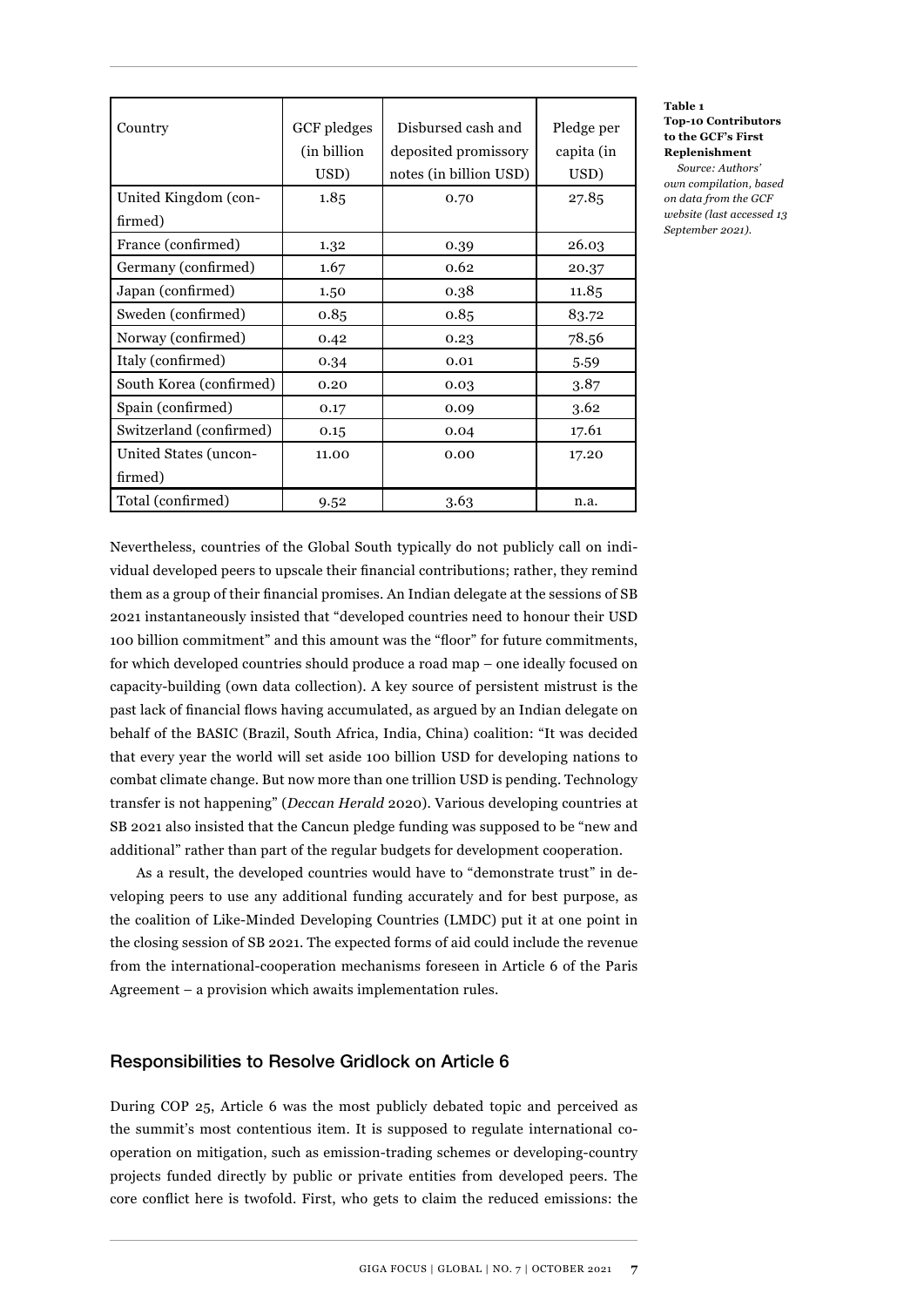donor countries or the recipient implementing the project within its borders. Alternatively, each of the cooperating countries could be assigned a share of the emissions. Second, some countries contested whether certified emission rights (CERs) from the expiring Clean Development Mechanism (CDM) of the Kyoto Protocol can be carried over to the new emission-trading system. Countries in favour of such a carry-over stress that these are real, already-achieved emissions savings. Opposing parties emphasise that these emissions savings were to be utilised for the mitigation targets of the Kyoto Protocol through 2020. Thus, carrying CERs over to the Paris Agreement mechanism would mean to count the emission savings twice: once each for the time before and after 2020 respectively.

In Madrid, Australia, Brazil, and the US insisted on their right to carry over their "old" credits and reduce the amount of GHG emissions they would have to mitigate as part of their current NDCs. Other countries opposed this stance, leading to gridlock on Article 6 in its entirety – even on those aspects that all parties previously agreed with. Article 6 thus is a key point needing resolution for negotiations to move forward at COP 26. There has already been some movement here, as the Australian government recently announced it will refrain from using its old CERs to fulfil its NDC target (Climate Action Tracker 2021); the new US administration entertains more ambitious, less obstructive language on the issue meanwhile. Brazil is the remaining party held responsible for obstructing a solution to the issue; it has, however, also struck a more modest tone in negotiations recently, concentrating on technical details.

Nevertheless, it remains unclear whether Brazil still intends to insist on using its CERs to meet its NDCs. A Chinese delegate at SB 2021 announced that: "Some parties [not including China] have admitted to wanting to use CDM to fulfil their NDCs, and I think we should be more ambitious than that" (own data collection). Saudi Arabia, on the other hand, announced on behalf of the LMDC – earlier in the same session – that some coalition members would be interested in using their CERs to this end. As a result, it is to be expected that multiple countries could prolong the existing deadlock. To push for resolution, particularly in the light of the acute financial challenges resulting from the COVID-19 crisis, some developing countries have reiterated the importance of being able to use the revenues from the Article 6 mechanism to boost their climate-related activities as soon as possible.

For example, the LMDC coalition stated at SB 2021 that the proceeds from Article 6 will have to be reinvested in developing countries to both enable economic recovery and maintain a basic ability to adapt to the adverse effects of climate change already occurring in many places worldwide. This would not yet account for the resources needed for a "green recovery" from the pandemic, as proposed by many developed countries. In the opinion of developing peers, the international community would accordingly need to operationalise Article 6 by the end of 2022 to bridge the gap to the necessary mitigation, adaptation, and loss- and damage-related efforts by developing countries.

#### Implications for a Successful Summit in Glasgow

In a nutshell, perspectives on responsibility continue to differ widely. While countries from the Global North intend to get especially China to commit to greater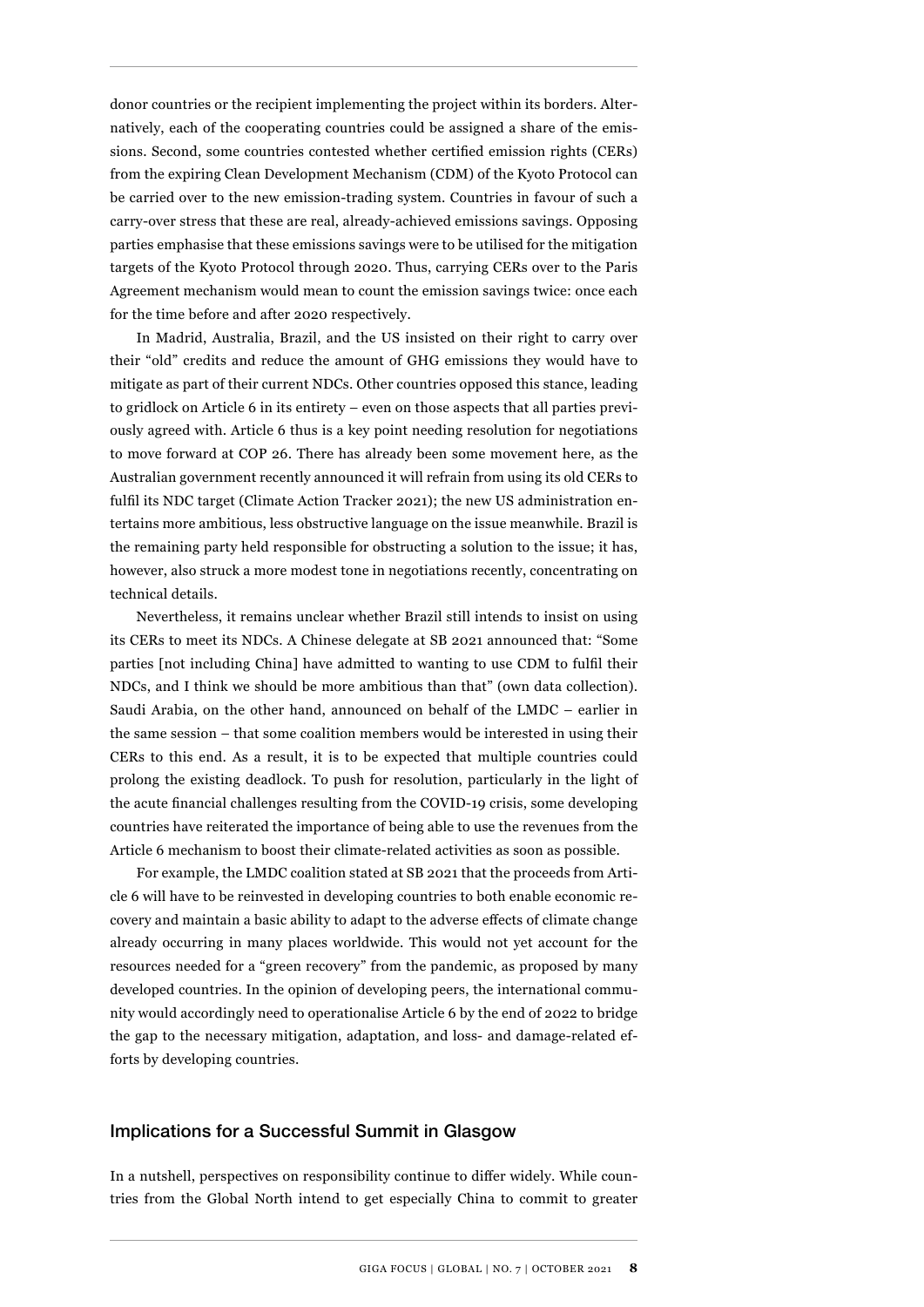climate ambition, they are themselves accused of not doing enough by Global South peers. Many countries, further, have as noted not yet (formally) submitted their updated NDCs, including China and India. Regarding climate finance, the entrenched differences about appropriate levels of funding continue to stir conflict: while developed countries provide sufficient capital for the GCF projects now in the pipeline, their financial commitments still fall short of the Cancun pledge of USD 100 billion per year. Countries of the Global North, however, regard their contributions to represent a fair share, and point to private investment and their increased regular development-cooperation budgets. Finally, viewpoints regarding possible compromise on Article 6 also deviate. Although some countries share a keen interest in the position of Brazil on the matter, it seems the latter is regarded as the only country that will potentially insist on maintaining its veto.

This means that the weather forecast for COP 26 is "cloudy, with potential for rain." With major conflicts looming on Article 6, there is acute uncertainty about whether the Paris Agreement rulebook can be finalised in the third overdue year. The softer and serious tone struck by many countries leaves us cautiously optimistic, at least, about readiness to compromise on this topic. On mitigation ambition in the new NDCs, we expect most countries that have not yet (formally) delivered an updated version to submit one either just before or during the course of COP 26. Both the US and European NDCs will likely remain within the scope of what they have already submitted, while China could increase its NDC ambition with a formal version thereof still pending. The most important wild card remains India, which has not given away any substantial insights on its upcoming NDC. On finance, the arguments have changed little over the last decade, so we do not expect a surge in contributions during the COP unless its presidency somehow manages to induce a new political dynamic.

Nevertheless, there is still hope of the sun coming out at COP 26: A behind the doors deal between the US and EU on the one side and the big emitters China, Brazil, and India on the other is a possibility. In such a deal, the former would exchange concrete and significant additional financial contributions from the developed countries for mitigation ambition from China and India, as well as a compromise from Brazil on Article 6 rules. Such a significant deal, however, needs trust, as China and others have emphasised. To this end, especially China and the US must find a way to sufficiently disentangle the climate talks from their own geopolitical tensions to make that outcome happen. Additional ambition from big emitters is not to be expected if it appears that they have, ultimately, merely bowed to the demands of the Global North.

#### References

- Buckley, Chris, and Lisa Friedman (2021)*,* Climate Change Is 'Not a Geostrategic Weapon,' Kerry Tells Chinese Leaders, in: *The New York Times*, 2 September, sec. World, [www.nytimes.com/2021/09/02/world/asia/climate-china-us-kerry.](http://www.nytimes.com/2021/09/02/world/asia/climate-china-us-kerry.html) [html](http://www.nytimes.com/2021/09/02/world/asia/climate-china-us-kerry.html) (11 September 2021).
- Climate Action Tracker (2021), *CAT Climate Target Update Tracker*, 9 February, <https://climateactiontracker.org/climate-target-update-tracker/> (19 October 2021).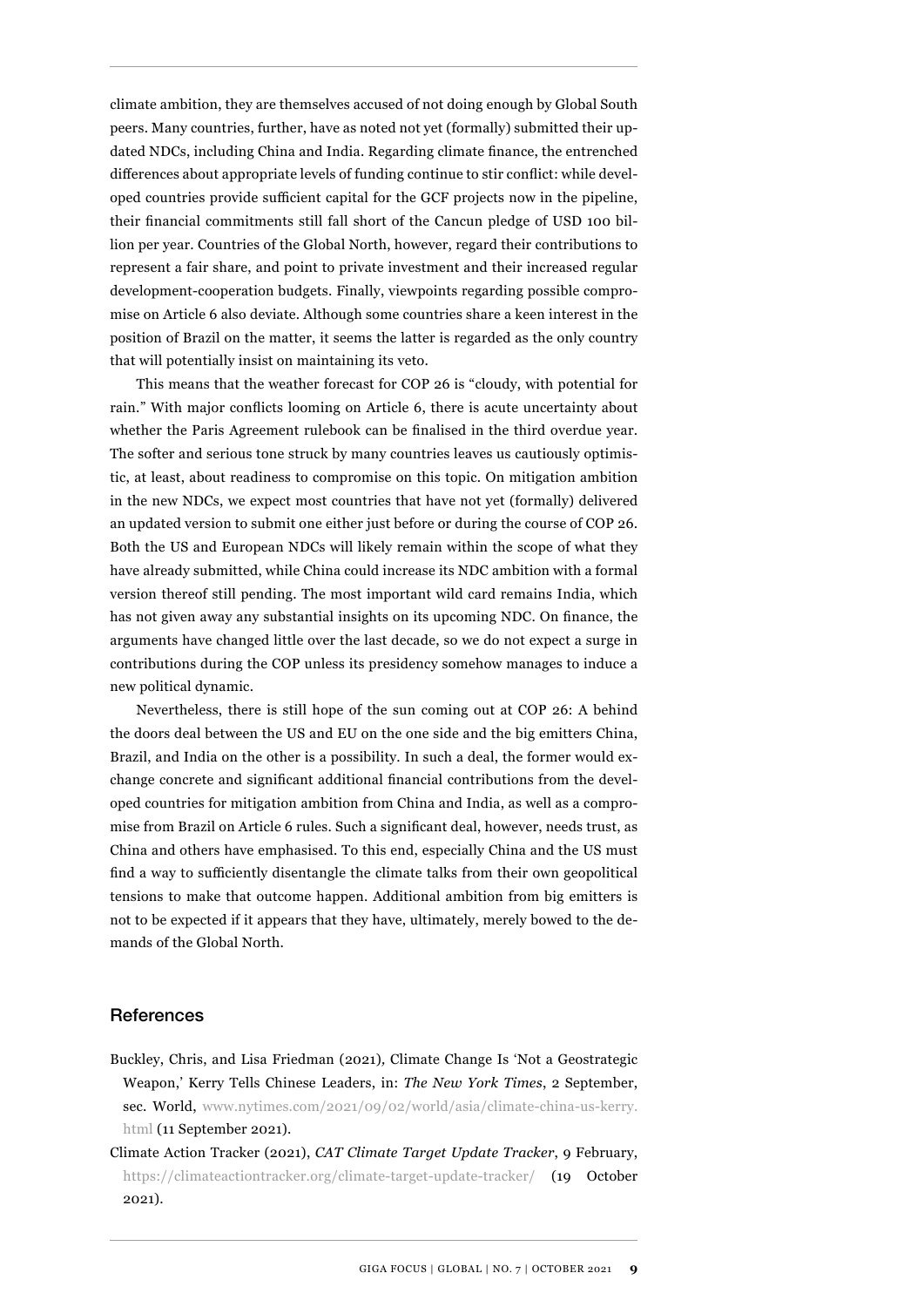- Darby, Megan, *and Isabelle Gerretsen (2021),* Which Countries Have a Net Zero Carbon Goal?, in: *Climate Home News*, 7 July, [www.climatechangenews.](http://www.climatechangenews.com/2019/06/14/countries-net-zero-climate-goal/) [com/2019/06/14/countries-net-zero-climate-goal/](http://www.climatechangenews.com/2019/06/14/countries-net-zero-climate-goal/) (16 August 2021).
- *Deccan Herald* (2020), India Not Responsible for Climate Change; Contributes Only 6.8% of Global Emissions: Javadekar, 11 December, [www.deccanherald.com/na](http://www.deccanherald.com/national/india-not-responsible-for-climate-change-contributes-only-68-of-global-emissions-javadekar-926174.html) [tional/india-not-responsible-for-climate-change-contributes-only-68-of-global](http://www.deccanherald.com/national/india-not-responsible-for-climate-change-contributes-only-68-of-global-emissions-javadekar-926174.html)[emissions-javadekar-926174.html](http://www.deccanherald.com/national/india-not-responsible-for-climate-change-contributes-only-68-of-global-emissions-javadekar-926174.html) (16 August 2021).
- Express News Service (2020), India Didn't Cause Climate Change: Prakash Javadekar, in: *The Indian Express (blog),* 12 December, [https://indianexpress.com/](https://indianexpress.com/article/india/india-didnt-cause-climate-change-prakash-javadekar-7101545/) [article/india/india-didnt-cause-climate-change-prakash-javadekar-7101545/](https://indianexpress.com/article/india/india-didnt-cause-climate-change-prakash-javadekar-7101545/) (16 August 2021).
- Farand, Chloé (2019), EU Plots Climate Deal with China, in: *Climate Home News*, 11 November, [www.climatechangenews.com/2019/11/11/eu-plots-climate-deal](http://www.climatechangenews.com/2019/11/11/eu-plots-climate-deal-china/)[china/](http://www.climatechangenews.com/2019/11/11/eu-plots-climate-deal-china/) (16 August 2021).
- Federal Ministry for the Environment, Nature Conservation and Nuclear Safety (2021), High-Level-Segment des 12. Petersberger Klimadialogs*,* in: *bmu.de*, 5 June, [www.bmu.de/MD1512](http://www.bmu.de/MD1512) (3 September 2021).

GCF see Green Climate Fund

- Green Climate Fund (2021), Approved Projects. Text. Green Climate Fund, *25 March,* [www.greenclimate.fund/projects](http://www.greenclimate.fund/projects) (10 September 2021).
- *Global Times* (2021), China, US Commit to Climate Cooperation amid Strained Ties*,* 18 April, [www.globaltimes.cn/page/202104/1221310.shtml](http://www.globaltimes.cn/page/202104/1221310.shtml) (16 August 2021).
- Igoe, Michael (2021), Biden Announces US Will Double Climate Finance by 2024, in: *Devex*, 22 April, [www.devex.com/news/sponsored/biden-announces-us-will](http://www.devex.com/news/sponsored/biden-announces-us-will-double-climate-finance-by-2024-99729)[double-climate-finance-by-2024-99729](http://www.devex.com/news/sponsored/biden-announces-us-will-double-climate-finance-by-2024-99729) (16 August 2021).
- Joshi, Madhura, and Anjali Jaiswal (2020), Climate Action: All Eyes on India, in: *NRDC*, 12 December, [www.nrdc.org/experts/anjali-jaiswal/climate-action-all](http://www.nrdc.org/experts/anjali-jaiswal/climate-action-all-eyes-india)[eyes-india](http://www.nrdc.org/experts/anjali-jaiswal/climate-action-all-eyes-india) (3 September 2021).
- Roberts, J. Timmons, and Bradley Parks (2006), *A Climate of Injustice: Global Inequality, North-South Politics, and Climate Policy. Global Environmental Accord: Strategies for Sustainability and Institutional Innovation*, Cambridge, MA, USA: MIT Press.
- Waldholz, Rachel (2020), Hopes for EU-China Climate Deal Centre on Green Recovery, in: *Clean Energy Wire*, 16 June, [www.cleanenergywire.org/news/hopes](http://www.cleanenergywire.org/news/hopes-eu-china-climate-deal-centre-green-recovery)[eu-china-climate-deal-centre-green-recovery](http://www.cleanenergywire.org/news/hopes-eu-china-climate-deal-centre-green-recovery) (10 September 2021).

#### About the Authors

Dr. Miriam Prys-Hansen is a Lead Research Fellow at the GIGA Institute for Asian Studies (IAS) and Head of GIGA Research Programme 4 "Global Orders and Foreign Policies." Her research interests include global and regional environmental politics, the role of regional and emerging powers in the global climate change regime, and the politics of responsibility.

miriam.prys@giga-hamburg.de, [www.giga-hamburg.de/en/team/11564924-prys](http://www.giga-hamburg.de/en/team/11564924-prys-miriam/)[miriam/](http://www.giga-hamburg.de/en/team/11564924-prys-miriam/)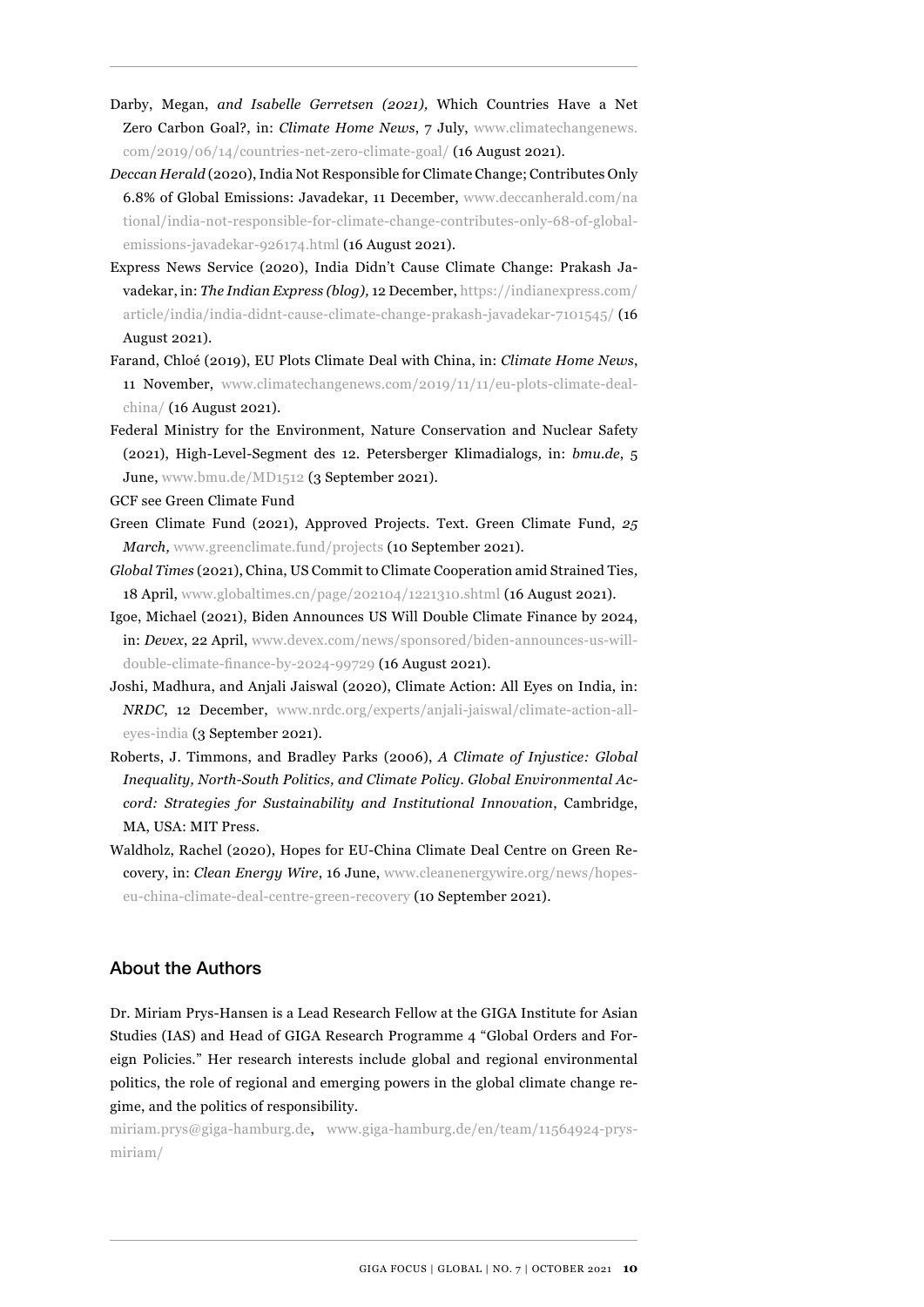Jan Klenke, M.Sc., is a Doctoral Researcher at the GIGA Institute for Asian Studies (IAS). He also is a PhD candidate at the University of Hamburg, as well as a member of the GIGA Doctoral Programme. His research interests include international climate change negotiations, the role of emerging powers in the global climate change regime, and the development of related negotiation positions over time.

jan.klenke@giga-hamburg.de, [www.giga-hamburg.de/en/team/11564029-klenke](http://www.giga-hamburg.de/en/team/11564029-klenke-jan/)[jan/](http://www.giga-hamburg.de/en/team/11564029-klenke-jan/)

#### Related GIGA Research

In GIGA Research Programme 4 "Global Orders and Foreign Policies," the research team "Ideas, Actors and Global Politics" examines how identities, ideas, and foreign policy preferences drive transformations of the global order. For instance, we research the international responsibilities that rising powers from the Global South are ready to accept within global multilateralism or the foreign policy preferences of populist governments.

In GIGA Research Programme 3 "Globalisation and Development," the research team "Trade, Investment and Sustainable Transformation" studies the ambiguous impacts of global forces. Examples are digitalisation, global value chains, international investments, as well as the representation of the Global South in international trade and investment negotiations.

#### Related GIGA Publications

- Aykut, Stefan, Emilie d'Amico, Jan Klenke, and Felix Schenuit (2020), *The Accountant, the Admonisher and the Animator: Global Climate Governance in Transition*, CSS Working Paper Series, 1, [www.wiso.uni-hamburg.de/fachbere](http://www.wiso.uni-hamburg.de/fachbereich-sozoek/professuren/aykut/ueber-uns/aktuelles/20200227-news.html)[ich-sozoek/professuren/aykut/ueber-uns/aktuelles/20200227-news.html](http://www.wiso.uni-hamburg.de/fachbereich-sozoek/professuren/aykut/ueber-uns/aktuelles/20200227-news.html).
- Fröhlich, Christiane, and Silja Klepp (2020), Migration and Conflict in a Global Warming Era: A Political Understanding of Climate Change, in: *Social Sciences*, 9, 5,<https://doi.org/10.3390/socsci9050078>.
- Fünfgeld, Anna (2020), *Coal vs Climate Indonesia's Energy Policy Contradicts Its Climate Goals,* GIGA Focus Asia, May, 02, [www.giga-hamburg.de/en/](http://www.giga-hamburg.de/en/publications/19178902-coal-climate-indonesia-energy-policy-contradicts-climate-goals/) [publications/19178902-coal-climate-indonesia-energy-policy-contradicts-cli](http://www.giga-hamburg.de/en/publications/19178902-coal-climate-indonesia-energy-policy-contradicts-climate-goals/)[mate-goals/.](http://www.giga-hamburg.de/en/publications/19178902-coal-climate-indonesia-energy-policy-contradicts-climate-goals/)
- Prys-Hansen, Miriam (2021, accepted/in press), Politics of Responsibility: India in Global Climate Governance, in: B. Buzan and R. Falkner (eds.), *Great Powers, Climate Change and Global Environmental Responsibilities*, Oxford University Press.
- Prys-Hansen, Miriam (2020), Differentiation as Affirmative Action: Transforming or Reinforcing Structural Inequality at the UNFCCC?, in: *Global Society*, 34, 3, 353–369, [www.tandfonline.com/doi/full/10.1080/13600826.2020.1739635](http://www.tandfonline.com/doi/full/10.1080/13600826.2020.1739635).
- Plagemann, Johannes, and Miriam Prys-Hansen (2018), 'Responsibility', Change, and Rising Powers' Role Conceptions: Comparing Indian Foreign Policy Roles in Global Climate Change Negotiations and Maritime Security, in: *International*